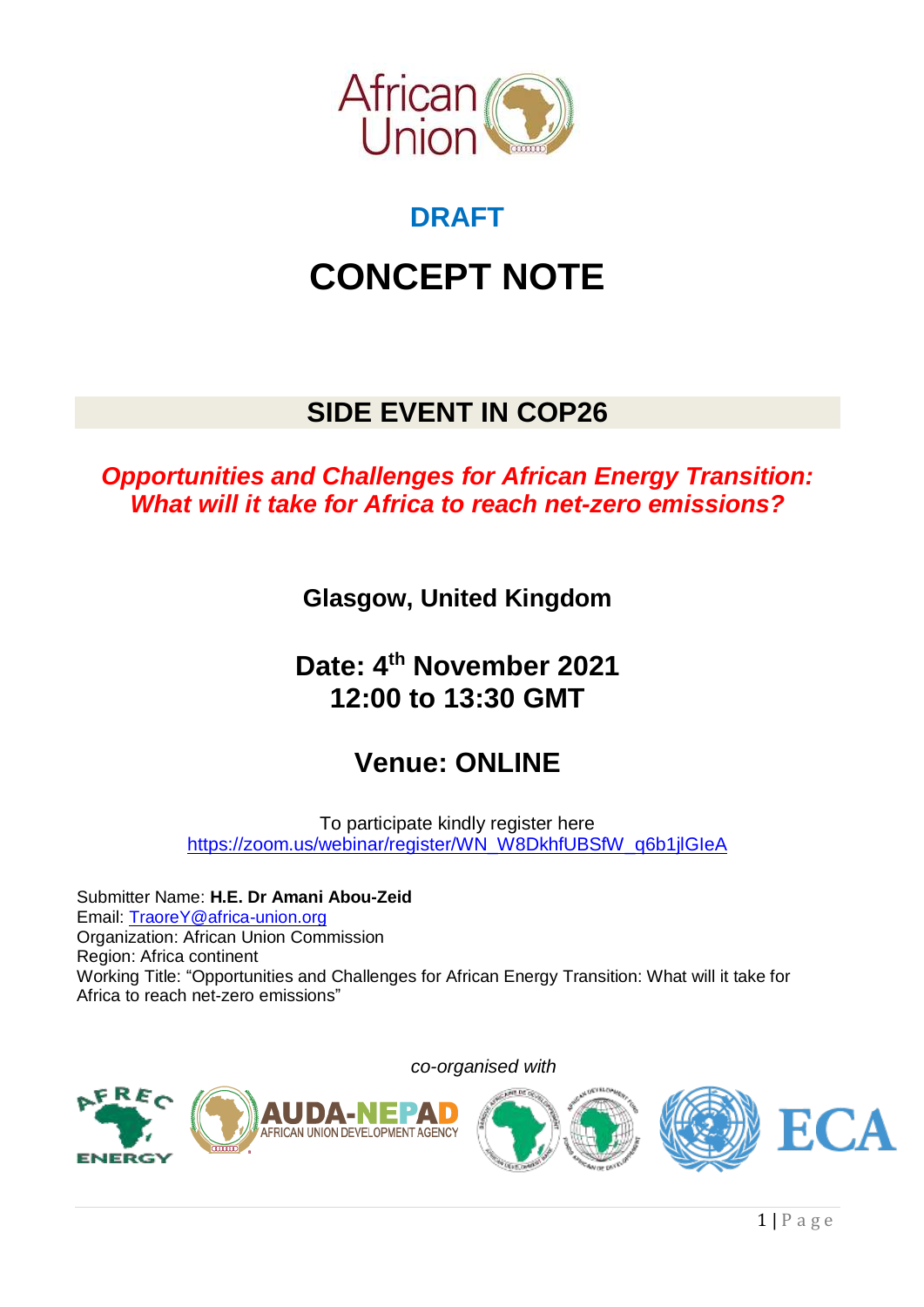# **I. Context**

Africa has taken the path of transition to green growth through the development of renewable energy sources and low carbon economy as emphasized at COP 21 in Paris in 2015 where the Africa Renewable Energy Initiative (AREI) was launched. COP26 summit is bringing parties together to accelerate action towards the full implementation of the Paris Agreement and the UN Framework Convention on Climate Change.

Access to affordable clean energy in Africa remain one of the biggest challenges facing the continent. Africa still have a population of about 900 million of people who still do not have access to clean and modern cooking facilities, and more than 600 million without access to electricity. The situation is even alarming for the populations living in remote and rural areas.

The good news is that Africa's contribution to the emission of Carbon dioxide  $(CO<sub>2</sub>)$  is by far the lowest with only 3-4% of the global emissions and Africa is a continent with vast unexploited energy resources. In this context, the African Union (AU) has taken substantial actions toward transforming the energy sector for the benefit of its people as emphasized in the AU Agenda 2063 that "Africa's energy system shall be based on renewable clean energy sources, supported by strong and localised manufacturing segment". These aspirations are fully entrenched in AU strategy, to fully adopt cleaner, more efficient and adaptable energy systems through the African Energy Transition Programme. The programme has been adopted by the AU decision organs to support the AU Member States to smoothly transition to renewable sources of energy, in line with the Paris Agreement on Climate Change.

In this context, the African Union Commission (AUC) through the African Energy Commission (AFREC) together with AU Member States, the African Development Bank (AfDB), the African Union Development Agency (AUDA-NEPAD), the United Nations Economic Commission for Africa (UNECA), regional and international partners will host a high-level panel to discuss the *Opportunities and Challenges for African Energy Transition to reach net-zero emissions*.

# **II. Background**

Despite its low contribution to the emission of  $CO<sub>2</sub>$ , the climate change threatens Africa very severely. It is reported that in West Africa for example, the temperature increase is 1.5 times higher than world level and people fight recurred droughts, great variability of the pluviometry, floods, coastal erosion, and the seasons' disparity. As consequence, the primary sector such as agriculture, livestock, fishing and the forest exploitation, which are key sectors for the economy and food security of African countries are heavily affected.

At the same time African countries need to pursue the development agenda which requires sustainable energy provision for the population, the industries and primary sectors. In order to keep Africa's low  $CO<sub>2</sub>$  emissions while developing its abundant energy resources there is need to strategically adopt an energy sector transition to develop more efficient renewable energy resources. In recognition of the importance to develop non-conventional energy resources in Africa, the African Ministers meeting in the second ordinary session of the Specialized Technical Committee on Transport, Transcontinental and Interregional Infrastructure, Energy and Tourism (STC TTIIET) in April 2019 in Cairo, Arab Republic of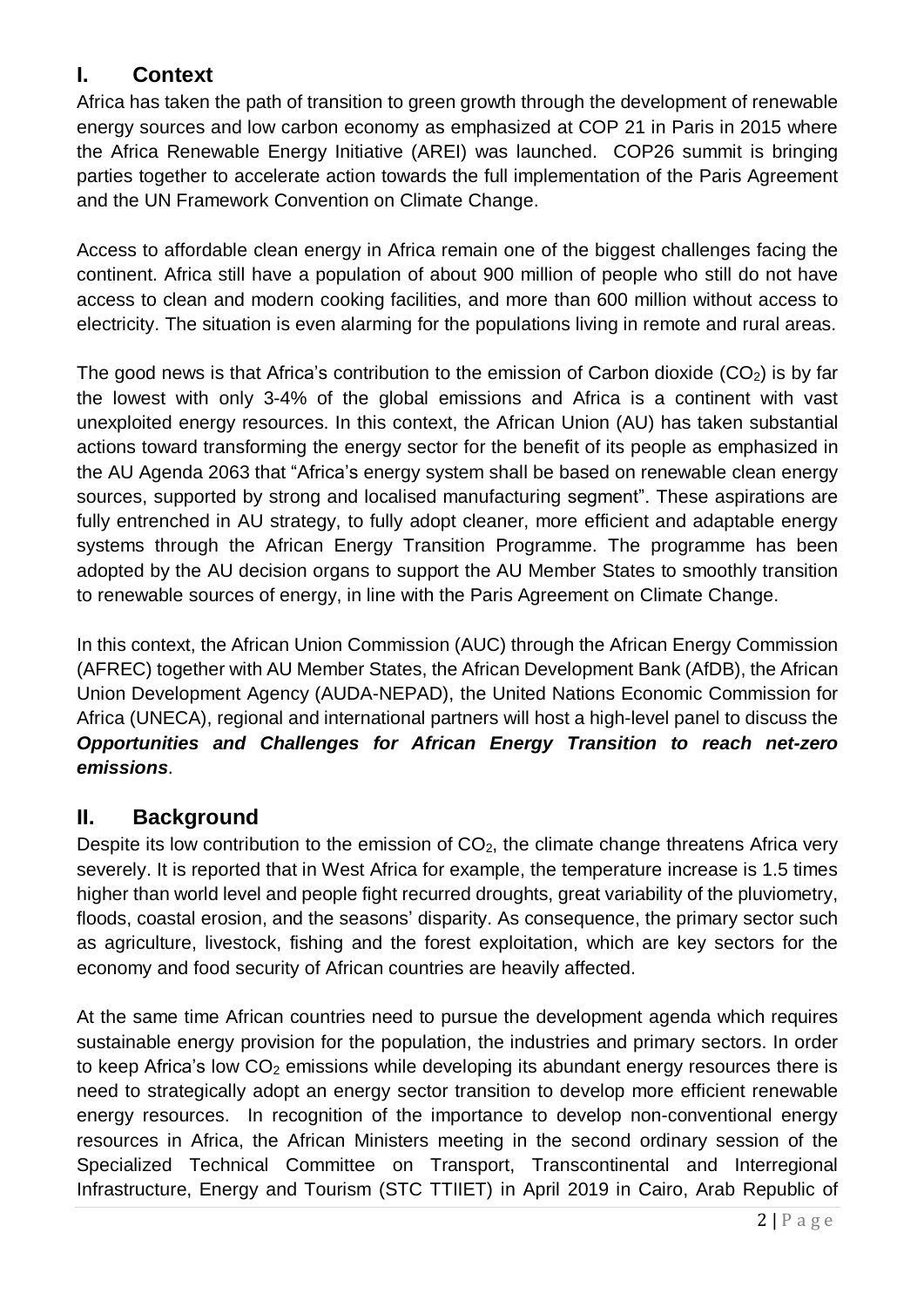Egypt, mandated the African Energy Commission (AFREC) to develop the Africa Energy Transition Programme and support the AU Member States in their energy transition process.

This programme has been designed to accelerate the African energy sector transformation required in the continent to foster jointly inclusive economic growth, wealth creation, poverty eradication, and inequality reduction in a sustainable climate compatible development manner. This goal is instrumental in the achievement of the aspiration of the AU Agenda 2063, the United Nations Sustainable Development (SDGs), and the implementation of the Paris Agreement in a synergetic mode that maximizes co-benefits. The AU is therefore committed to facilitate Africa energy sector transition through actions which are socially and economically viable, at the same time, climate compatible. In this regards AU is working towards the full implementation of the African Energy Transition Programme through a holistic interventions and approaches.

# **III. Challenges and Opportunities**

#### *Challenges*

The African Energy Transition Programme was designed to respond to the challenges currently faced by the continent, which include but not limited to:

- Persistent reliance on low-quality traditional energy sources
- Inequalities between and within countries and regions
- Insufficient regional integration
- Capacity constraints
- Commonalities and differences across Africa
- Rapid population growth and demographic shifts

### *Opportunities*

In order to address Africa's current energy challenges and successfully implement the far reaching African Energy Transition, the programme is based on strategic objectives that are in line and opportune for any green initiative to be implemented in Africa, these objectives are:

- building the energy infrastructure for economic and social development, starting with agriculture, which employs the largest share of the population but remains at a near subsistence level of production in most parts of the continent;
- Developing the renewable energy sector in alignment with the Paris Agreement, to exploit Africa's great potential for solar, wind, hydropower, geothermal and other renewable sources, and build African capacity for manufacturing and developing these technologies;
- Designing energy efficiency programs for buildings, industry and transport in AU Member States. Such programmes should include local manufacturing of efficient equipment, as well as regulatory and behavioural interventions;
- Long-term strategic planning towards smart, people-centered, interconnected and distributed renewable energy systems to rapidly accommodate the current development and falling costs of new renewable energy technologies which open up new possibilities for transition to, and designing of, the energy systems of the future;
- Careful consideration of the possible role of national, regional and inter-continental gas pipelines, where this can be justified from a long-term climate and economic perspective,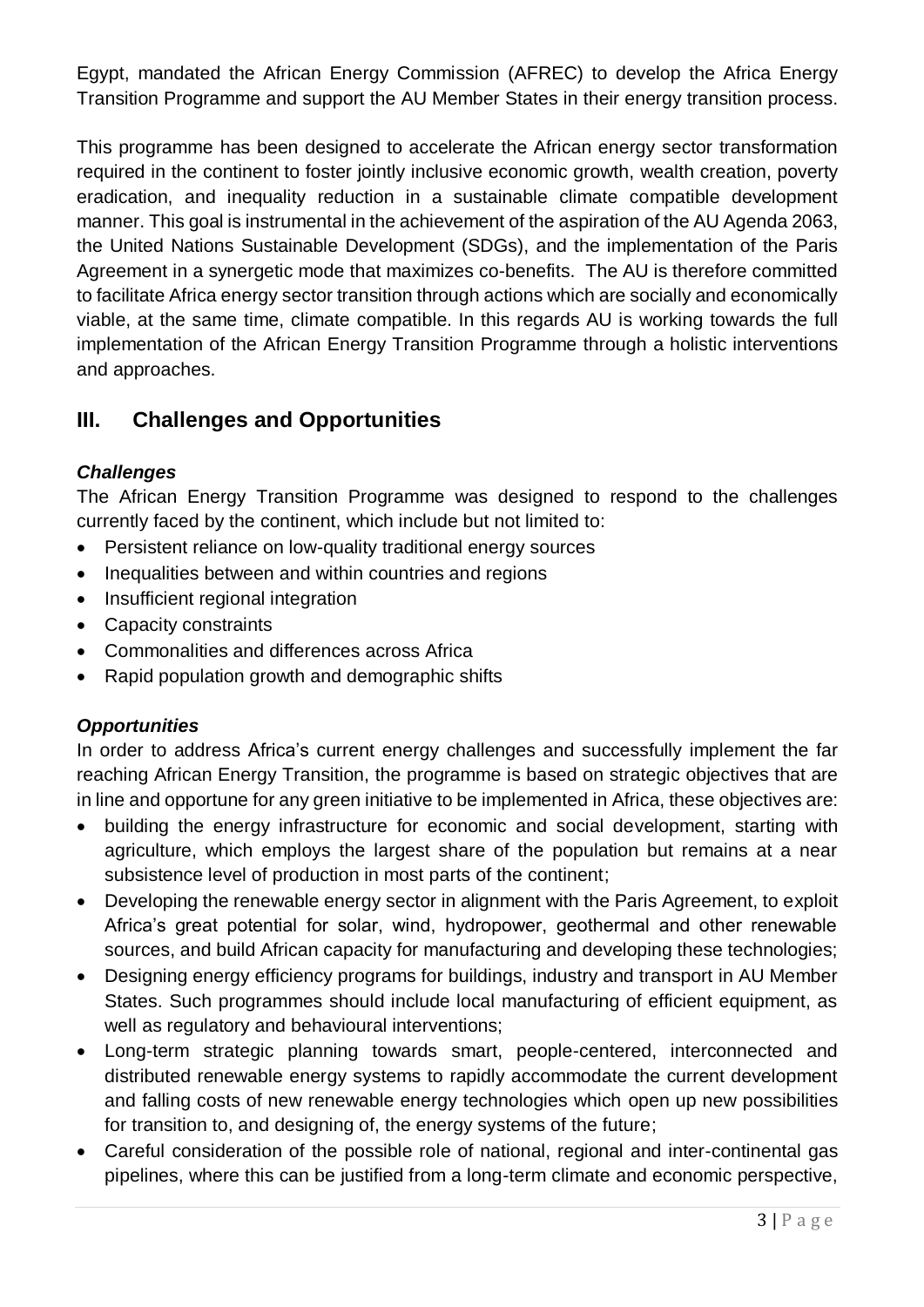with recognition of risks of stranded assets and the global need to rapidly move away from fossil fuels;

- Developing an integrated African electricity network, which would greatly decrease average electricity costs across the continent and increase energy sustainability and security;
- Decarbonisation of the energy and other sectors, to put countries firmly on a low- to zerocarbon energy trajectory as well as fulfil national commitments under the Paris Agreement; and
- Implementation of a systematic, continent-wide approach to innovation to harness the research and development capacities required to meet all the above objectives.

### **IV. Actions taken and way forward**

In responding to the challenges and taking advantage of the opportunities, in February 2021, the AU Heads of State and Government adopted the second Priority Action Plan of the Programme for Infrastructure Development in Africa (PIDA PAP2) as the reference programme for regional and continental infrastructure development in Africa for the coming ten years until 2030. PIDA PAP2 aims to fill critical infrastructure gaps emphasizing local ownership, the necessity of both soft and hard interventions, sound implementation, partnerships, and financing mechanisms. It underscores the Integrated Corridor Approach in infrastructure development as well as smart technologies in the design and implementation of the projects while ensuring environment sustainability. It is structured to boost job creation and enhance gender mainstreaming. It contains list of **69 priority projects** with estimated total cost of **USD 160 Billion** in sectors of Energy, Transport, ICT and Transboundary Water.

On 3<sup>rd</sup> June 2021, the African Union launched the African Single Electricity Market (AfSEM). AfSEM aims to be the most cost-efficient response for strong growth of electricity demand in Africa and an essential tool for tapping the full potential of the continent's renewable energy sources as well as an effective accelerator to 100% access of electricity in the continent. The progressive implementation of AfSEM to full realization by 2040 will see it become be the largest single electricity market in the world covering 55 countries serving about **1.3 billion people**.

Successful implementation of AfSEM depends on a robust electricity infrastructure that links generation resources to electricity demand centers through adequate transmission capacity. It is in this context that a Continental Power System Master Plan (CMP) is under development. The CMP aims at matching the continents electricity long term demand projections with requisite generation and transmission infrastructure in alignment with the AfSEM objectives and roll out plan. The CMP lays emphasis on developing renewable and clean energy sources that will promote the Africa Energy Transition.

The progress made in advancing the energy sector development in Africa has been adversely impacted by the Covid-19 pandemic to the extent that the rate of energy access dropped for the first time in decades. Therefore, the AUC in collaboration with the UK COP26 Presidency has developed the Green Recovery Action Plan (GRAP). Development of renewable energy and energy efficiency is one of the key pillars of GRAP to accelerate energy access being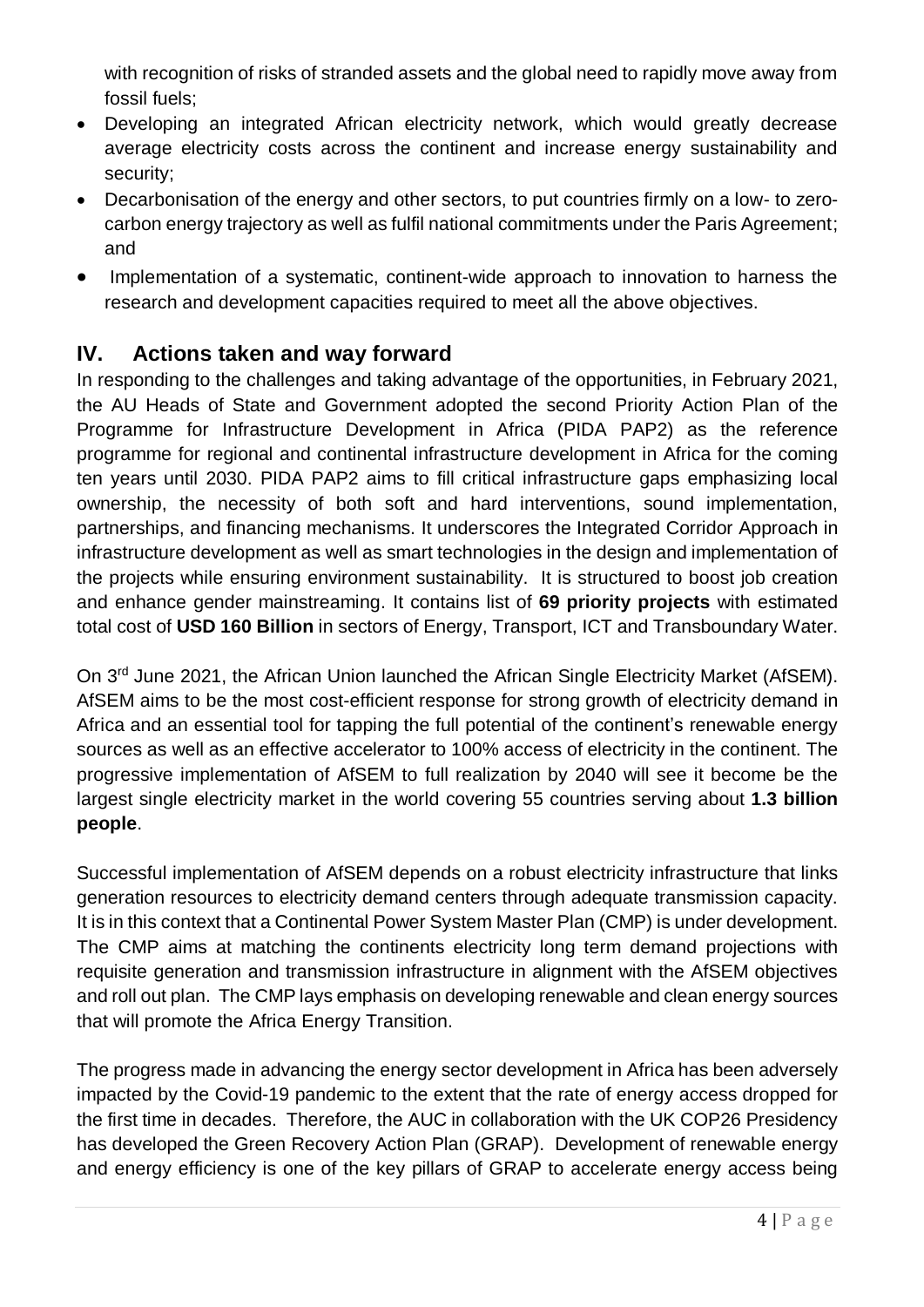cognizant of energy efficiency gains for the climate. Implementation of GRAP aims to position Africa on a sustainable Covid-19 recovery path.

# **V. Event Objectives and Outputs**

#### *Objectives*

The proposed event will bring together African energy development stakeholders and financing partners to a platform for discussion on the opportunities, challenges and the way forward for the implementation of the African Energy Transition Programme. The platform will also provide an opportunity for attracting additional partnerships to the programme.

The side event at COP26 will provide an opportunity to exchange knowledge, experiences, best practices and information among energy stakeholders on recent developments in the area of energy transition and operationalization of related programmes.

#### *Outputs*

The expected outcome is a joint agreement on modalities for cooperation to adequately address the challenges facing the African Energy Transition Programme in order to accelerate the implementation of related work packages in AU Member States and contribute to the continental targets for the SDG7.

### **VI. Format**

The side event will begin by a keynote speech by the H.E Commissioner of Infrastructure and Energy followed by a moderated panel discussion. The recommendations from the panel discussion will be taken forward for implementation by the African Energy Commission (AFREC) in close collaboration with the AU Member States and key continental stakeholders.

### **VII. Date & Venue**

The workshop will be held in Glasgow on **4 th November 2021** from **12 to 13:30 hours GMT**. The event will take place at the Africa Pavilion in the COP26 Exhibition Area.

### **VIII. Languages**

All presentations and discussion during the meeting will be in English or French with simultaneous interpretations in both languages.

### **IX. Participation**

The meeting will be attended by high-level delegates from the African Union Commission, African Development Bank, African Union Development Agency (AUDA-NEPAD), United Nations Economic Commission for Africa (UNECA), Regional Economic Communities, AU Member States, UK Government, European Union, and international organizations, and selected energy sector experts and media representatives.